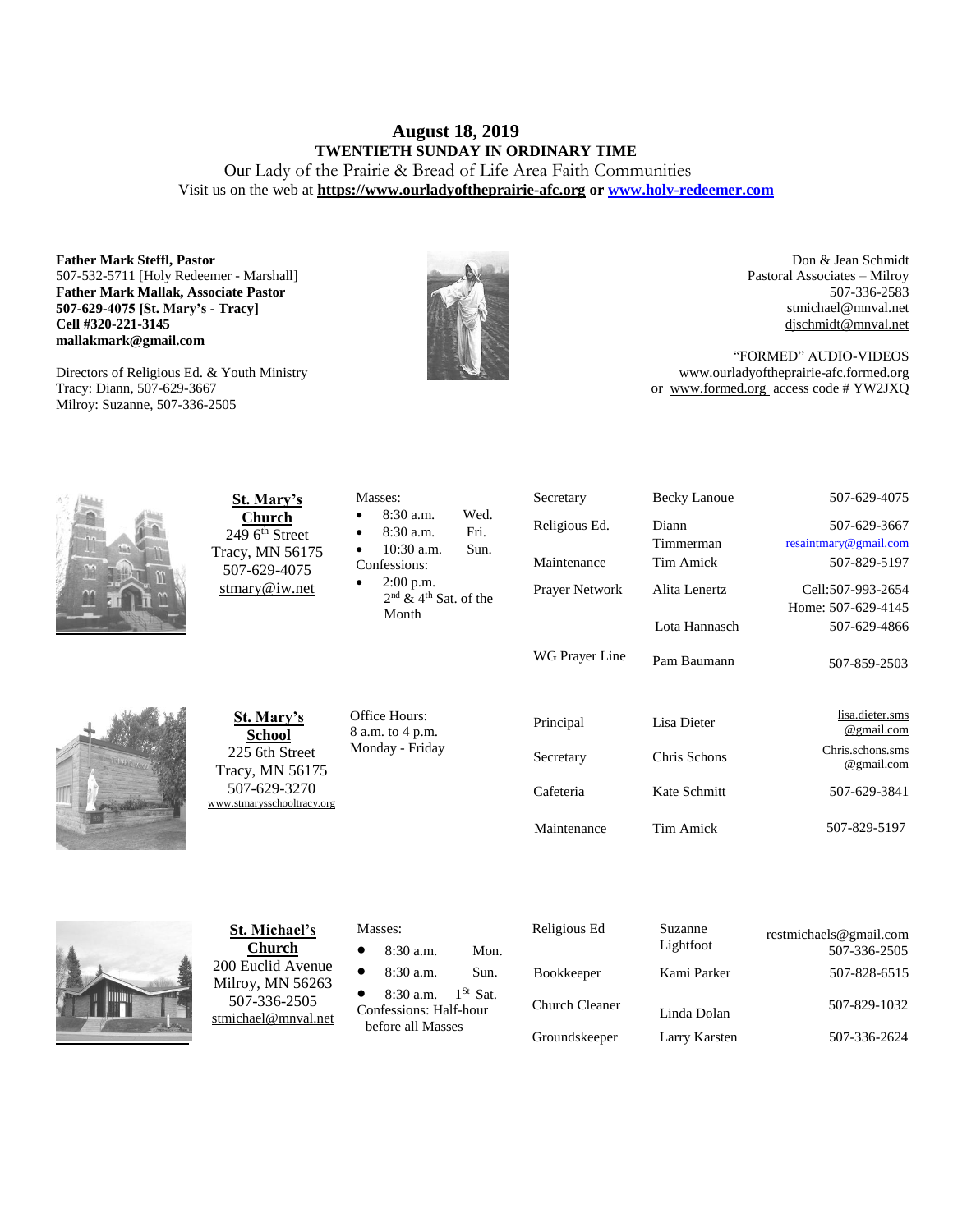## **UP COMING AT OUR LADY OF THE PRAIRIE AREA FAITH COMMUNITY:**

# **Sun. Aug. 18 TWENTIETH SUNDAY IN ORDINARY TIME 8:00 a.m. Confessions at St. Michael's in Milroy 8:30 a.m. Mass at St. Michael's in Milroy** *+Deceased Members of Carole & David Snyder* **10:00 a.m. CCW Rosary at St. Mary's in Tracy 10:30 a.m. Mass at St. Mary's in Tracy Joe & Rosemary VanKeulen Mon. Aug. 19 8:30 a.m. Mass at St. Michael's in Milroy** *+Don Maeyaert* Tues. Aug. 20 Healing & Deliverance Prayer Day at St. Michael's in Milroy Wed. Aug. 21 **8:30 a.m. Mass at St. Mary's in Tracy** *+Crystal Stassen* Thur. Aug. 22 **8 – Noon Adoration at St. Michael's in Milroy 8:30 a.m. Mass at Country View in Walnut Grove** *+Mary Como* 7:00 p.m. St. Mary's Administration Council Meeting at St. Mary's Rectory in Tracy **Fri. Aug. 23 8:30 a.m. Mass at St. Mary's in Tracy** *+William Schons* **Sat. Aug. 24 Sun. Aug. 25 TWENTY-FIRST SUNDAY IN ORDINARY TIME**

| , <i>.</i> |              |                                        |  |
|------------|--------------|----------------------------------------|--|
|            | $8:00$ a.m.  | Confessions at St. Michael's in Milroy |  |
|            | $8:30$ a.m.  | Mass at St. Michael's in Milroy        |  |
|            |              | +Mary Lanoue                           |  |
|            | $10:00$ a.m. | CCW Rosary at St. Mary's in Tracy      |  |
|            | $10:30$ a.m. | Mass at St. Mary's in Tracy            |  |
|            |              | +Lennard Nydell                        |  |

**Baptisms:** Contact Priest to set up a date. **Marriages:** Contact Priest at least six months in advance of proposed wedding date. **Hospitalized or ill parishioners**: Contact Priest. **New Ulm Diocese Catholic Charities:** Counseling & Adoptions toll-free 1-866-670-5163

**Prayer Network prayers for healing for all the sick and other needs in the area faith community especially:** David Algyer, Kevin & Kim Arnold, Linda Bruns, Larry Buysse, MaryJo Christopherson, Rhonda Cousin, Loanne Johns Dale, Paul DeSmith, Rachel Ewertz, Mike Foley, Linda Fultz, Phillip Goblish, Rose Goltz, Joanie Gruver, Charles Hannasch, Glad Henning, Joseph Horner, Kristen Peterson Kaiser, Larry Karsten, Bob Kirsh, Mae Kirsh, Elise Lanoue, Mark Lutterman, Rodney Maguire, Bob McCoy, Amy Perlenfein, Allan Rolling, Bonnie Schirlinger, Audrey Sik, Ron & Evie Stadick, Neil Steninkamp, Mike Thomas, Christina VanDeWiele, Maurice VanDeWiele, Tammy Weber, Sloan Wohlman, Tom Zeug, Woman with ALS, & special intentions for 3 families and someone having surgery. *If you know of someone who should be now removed from the sick list, please let the rectory know. Names will be left on the list for 1 month and then taken off, if you wish them put on again please contact the office we will gladly put them on again.*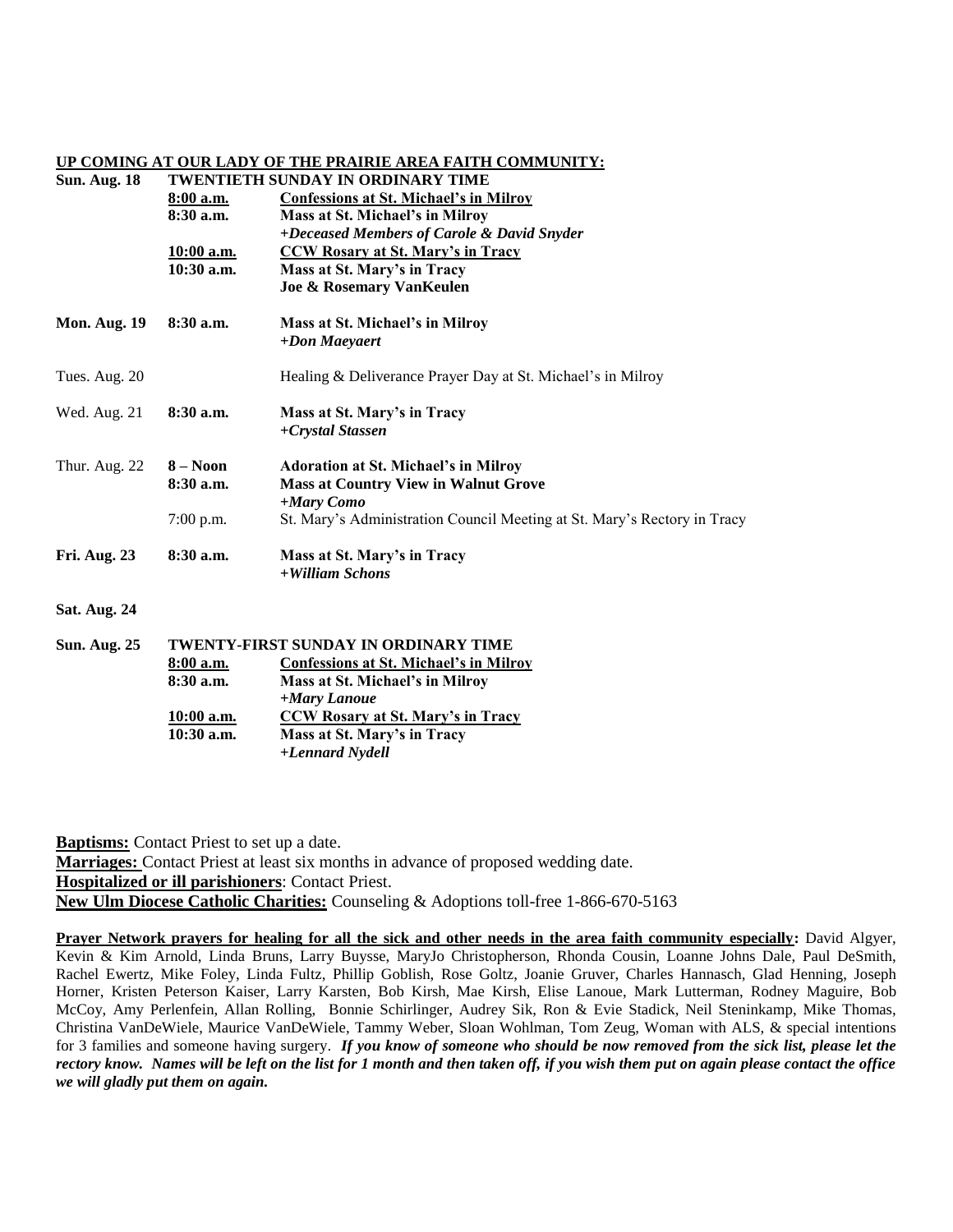**Pray for safety for all those serving in the military from our families and from our communities especially:** Aaron Moudry, Samantha & Lucas Karnes, Troy Sik, Joe Goodnow, Stuart Stroman, Patrick Carnahan, Brad & Andrea Bond, Travis Davis, Martin Hamsa, Cole DeBlieck, Patricia Baker, Pat Weisbrich, and Troy Baumann.



## **OUR LADY OF THE PRAIRIE FAITH COMMUNITY NEWS:**

**NOTE: PLEASE HAVE ANY ANNOUNCEMENTS FOR THE BULLETIN IN BY WEDNESDAY 10:00 A.M.** PLEASE SEND ALL **BULLETIN INFORMATION TO THE CHURCH OFFICE** - e-mail use[: stmary@iw.net](mailto:stmary@iw.net) or call the office 629-4075.

**IF YOU HAVE ANY INFORMATION FOR THE AFC WEBSITE** – E-MAIL IT TO BECKY LANOUE AT [stmary@iw.net.](mailto:stmary@iw.net)

**DID YOU MISS GETTING THE SUNDAY BULLETIN**?- Feel free to look up the website to find the Sunday Area Faith Community bulletin, the Area Faith Community monthly calendar, and other information at the OUR LADY OF THE PRAIRIE WEBSITE: **https:/[/www.ourladyoftheprairie-afc.org](http://www.ourladyoftheprairie-afc.org/)**.

## **CCW NEWS**

**TRACY: Next Large Function**— St. Agnes: Bonnie Boerboom & Jolynn Johns **Next Small Function –** St. Lillian: Jane Carlson & Carol Buyck **SHEPHERD OF THE FIELD for 2018-19: For St. Mary's in Tracy – Fr. Ron Huberty**, Church of Sts. Peter & Paul, P.O. Box 49, Ivanhoe, MN 56142-0049, Ordination Date July 15, 1990, Birthday June 2. **MILROY**: Next Funeral is Circle 1. **SHEPHERD OF THE FIELD for 2018-19: For St. Michael's in Milroy – Rev. Germain Rademacher, Ridgeway, 720 23<sup>rd</sup> St.** N. Apt. 201, New Ulm, MN 56073,Ordination Feb. 23, 1958, Birthday Dec. 4.

## **MAKE PLANS FOR A FALL GET-AWAY WITH THE ONE YOU LOVE BEFORE YOUR CALENDAR FILLS UP!!**

A Marriage Encounter Weekend is a private weekend away from life's distractions that allows a husband and wife to focus on each other. The next available Weekends are Sep 14-15, 2019 in Marshall, MN and Nov 15-17, 2019 in OWATONNA, MN. Early registration is highly recommended. For more information visit our website at: **[southmnwwme.org](http://southmnwwme.org/)** or contact Miki at [applications@southmnwwme.org](mailto:wmandbethnickles@hotmail.com) or 507-227-8229.

**GRIEFSHARE: NEW SESSION BEGINNING AUGUST 26 -** GriefShare features biblical, Christ-centered teaching that focuses on grief topics associated with the death of a loved one. The DVD seminar features nationally respected grief experts and real-life stories of people, followed by a small group discussion about what was viewed. The session will begin Monday, Aug. 26, 6:30-8:00 pm, in Holy Redeemer Church Gathering Space, Marshall, MN. Any questions, call Dorothy 507-401-0601 or church office, 532- 5711.

**NACEL OPEN DOOR** is seeking ONE WELCOME family for an International Student to attend the Tracy High School this fall. Please contact Julienne Antes at 507-304-2143 to choose your student. Many boys and girls still waiting for the opportunity of a lifetime.

**DISCIPLESHIP DAY 2019**, sponsored by the Diocese of New Ulm, will be Saturday, September 28 from 8:30 a.m. until 2 p.m. at the St. Aloysius Jubilee Center in Olivia. Bishop LeVoir will preside at the Mass at 8:30 a.m. The theme is Entertaining Angels: Hospitality Training and is designed to train your first contact staff, such as administrative assistants, business managers, custodians, ushers, principals, Christian charity coordinators, and event planners to receive others in the name of Jesus Christ. The keynote speakers are Adam Janke and Denise Hirl from St. Paul Evangelization Institute. For further information or to register, contact Cindy Blickem (507-233-5325 or cblickem@dnu.org).

**This event is open to all parish employees and ANYONE interested in creating a culture of hospitality in your parish!**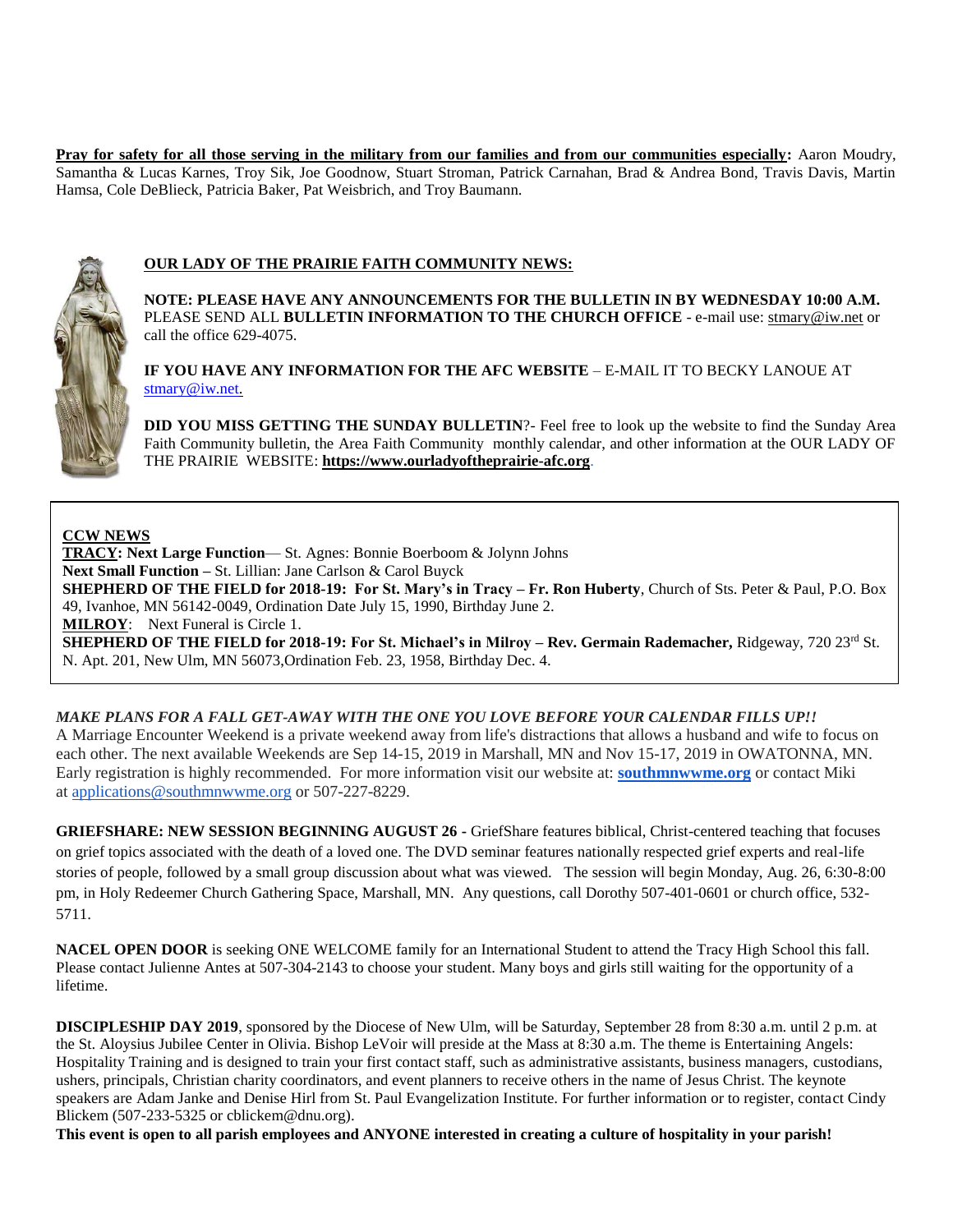

## **AREA FAITH COMMUNITY RELIGIOUS EDUCATION NEWS**

**SEEKING CATECHISTS!** St. Michael's is looking for Religious Education teachers for the upcoming school year. This is such an amazing way to share your Faith and interact with our Youth. Contact Suzanne for more information.

**ST. MARY'S CHILDREN'S CHOIR**: If you have a student that is interested in singing during church, please join us after the 10:30 mass for a 30 minute practice on August 18<sup>th</sup> and 25th. We will be singing a song Labor Day weekend and would like to perform at other masses during the year. If you want additional information, please contact Diann.

**IF YOU HAVE A STUDENT THAT MIGHT BE INTERESTED IN ATTENDING CATHOLIC HEART WORK CAMP** next summer, please contact Diann or Suzanne. We have a concession stand fundraiser Box Car Days weekend to start earning toward next year's trip. Contact us if you are interested in earning!

**ST. MARY'S CATECHIST MEETING** will be on Thursday, August 22<sup>nd</sup> @ 7 pm. Please contact Diann for additional information.





 **ST. MARY'S AREA FAITH COMMUNITY CATHOLIC SCHOOL:**

**ALUMINUM CANS FOR THE TECHNOLOGY FUND** for St. Mary's School can be dropped off in the wagon behind St. Mary's Church.

**ST. MARY'S SCHOOL MEMORIAL** in memory of Robert Ochocki and Larry Zwach.

**ST. MARY'S WEEKLY CALENDAR RAFFLE WINNERS**: Aug. 9 - \$100 Paula Gerrety; Aug. 16 - \$100 Leonard Lanoue

**ST. MARY'S SCHOOL IS ONCE AGAIN SELLING CALENDAR RAFFLE TICKETS.** There are 52 - \$100 winners, 4 - \$500 winners and 1 - \$1,000 winner. The best part is you can win multiple times as your ticket goes back into the drawing each time a winner is picked. If you haven't bought your ticket yet please contact a St. Mary's family and we would be happy to stop by your house. Ticket price is \$52. Thank you for your continued support of St. Mary's School!

**WOULD YOU LIKE TO SPONSOR A STUDENT'S TUITION?** Tuition at St. Mary's school is only \$1,925.00 a year for one child, or about \$214 a month. What a great investment in the future! Contact the school or parish office if you would like to help. Thank you

**SUMMER SCRIP SCHEDULE:** Scrip box will be moved back to St. Mary's office Monday, Aug. 19th. Scrip Order Due to St. Mary's by 9:00 am: Sept. 6 – Pickup Scrip Order at St. Mary's after 9:00 am: Sept. 13. Any questions, call Mary at 507-828-7930.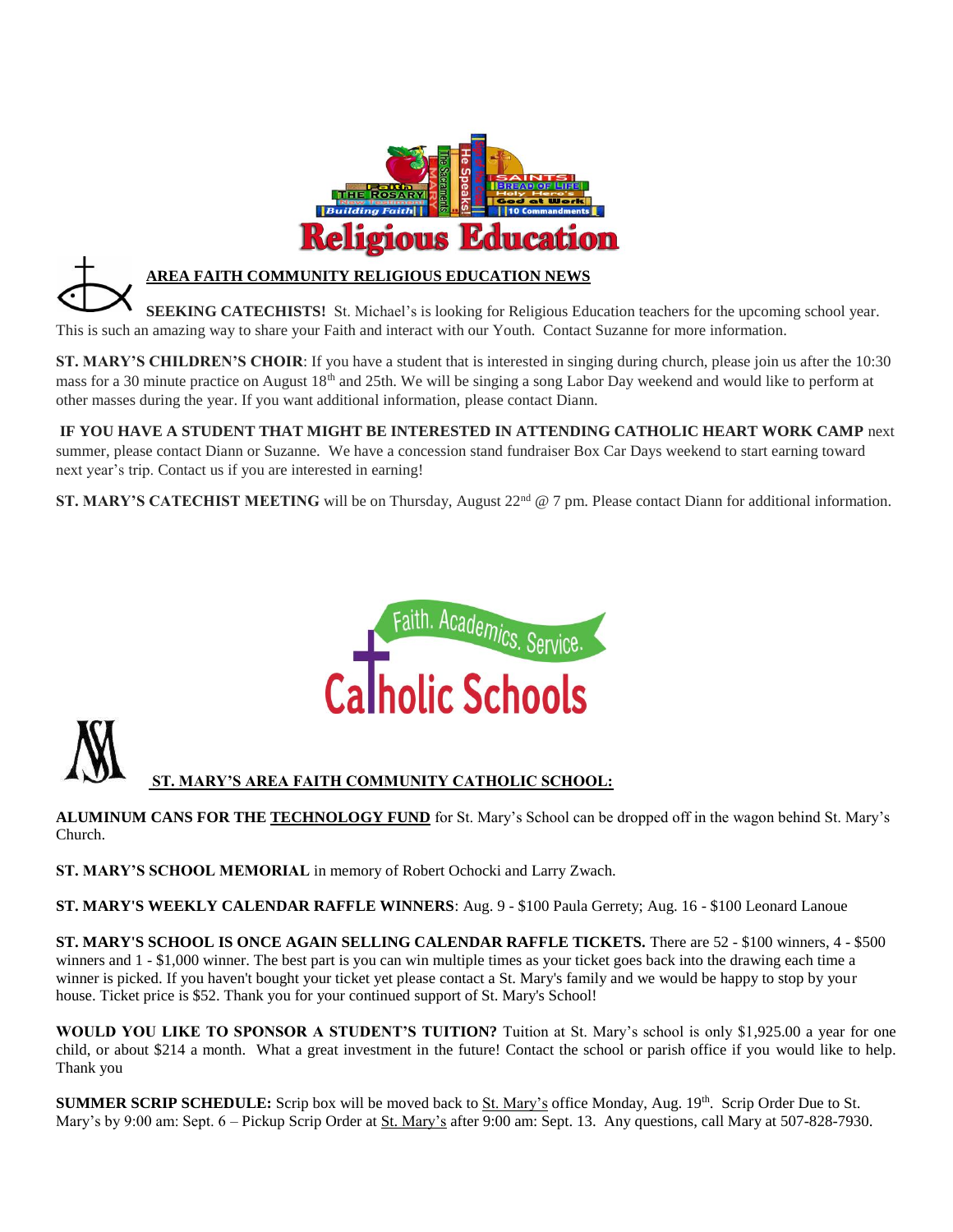## **NEWS FROM ST. MARY'S IN TRACY**

**LOCKING THE CHURCH**: St. Mary's basement will be locked at about 2:30 p.m. and the upper church about 6 p.m. If you need to get a pie see Jan LaVoy or one of the staff to let you in. If you need to get inside for meetings or other needs, contact Keith Schons 507-629-4289 or Jan LaVoy 507-829-2755 to get the doors opened for you.

**IF YOU ARE UNABLE TO ATTEND CHURCH**, and live in Tracy, you may receive communion weekly. Please contact Jeanine Vandendriessche @ 507- 212- 2018 for information.

**OPEN HOUSE FOR LOUISE VAN MOER'S 80TH BIRTHDAY** on Saturday August 24<sup>th</sup> from 1:00 pm to 4:00 pm at Bitton's in Garvin. All who will get together will enjoy it!

**PARKING:** We would like to encourage people to begin to use our lot directly behind the church for parking. Please feel free to drive on either side of the rhubarb and park your car. The tree in the center has been taken down and stump will be removed soon. As we use this for parking, please leave a driving space on each side of the rhubarb. Do not block the two drives to this lot. The plan is to eventually gravel this area as funds would allow us to do so.

**KITCHEN PROJECT:** This week the flooring and part of the cabinets are being installed. The countertops are on order and things are moving along. Stop in and check out the progress. Still looking for donations toward new flooring.

**FUNERAL LUNCHEONS DURING THE KITCHEN REMODEL:** The Caboose has been very generous in offering the use of their facility at no cost should there be a funeral at St. Mary's this summer. They will allow us to bring in our salads, cakes and workers. All other food would have to be prepared and purchased through them. This information has been shared with the funeral directors in Tracy. Any questions please call Elise Lanoue. Please support and say thank you to Diane, John and Doug for their generosity and understanding of our situation.

### **MONTH EIGHT – DEVELOPING BABY**

"I like to listen to my Mommy's voice!" In the last two months the baby continues to gain weight. She is developing a layer of fat that will keep her warm after she is born. In the 9<sup>th</sup> month she will shift to a head-down position, preparing for birth. Her lungs are now fully developed and capable of making the transition to breathing air. After birth she will continue the human growth process for many years to come. She is about 18 inches in length. Your baby's mother appreciated the prayers you have said for her and her baby throughout the pregnancy. It has not been easy, but your prayers have given her the grace she needed to bring her baby to term.

**PRAYER SHAWL MINISTRY** – More blessed shawls have been moved to the back of Church. A very big thank you to the donors of the latest shawls left at the Rectory. Your continued support of this special ministry is appreciated by the recipients of the blessed shawls. Parishioners, please continue to deliver a prayer shawl to those in need of the comfort they provide. Denise Weedman - Reverence Life Commission.

**COFFEE IS ALWAYS AVAILABLE,** ground & whole beans, \$10/bag. Contact Alita Lenertz, 507-629-41

**OUR GIFTS TO GOD: Aug. 11, 2019 Adult:** \$3,246.00 **Youth**: \$13.00 **Loose Plate**: \$318.05 **TOTAL**: **\$3,577.05 Total needed/week**: **\$3,923.07**

**Liturgical Ministers for Sunday, Aug. 25, 2019 at 10:30 a.m. Gifts:** Steve & Carol Buyck **Lectors:** Jenna Buyck **Cantor:** Kim Schroepfer **Eucharistic Ministers:** Richard & Sandy Tuszynski, Bev Kosse, Bonnie Boerboom, Colleen Schiller **Servers:** Lauren Knakmuhs, Noah Knakmuhs, Calie Johns **Ushers:** Fred Timmerman, Dave Vandendriessche, Gavin Van Moer, Joe Van Moer **Money Counters:** Aug. 26 – Kathy Swift & Karen Lanoue **Prairie View Nursing Home Communions:** Aug. 28 – Fr. Mark, Sept. 4 – Sandy, Sept. 11 - Linda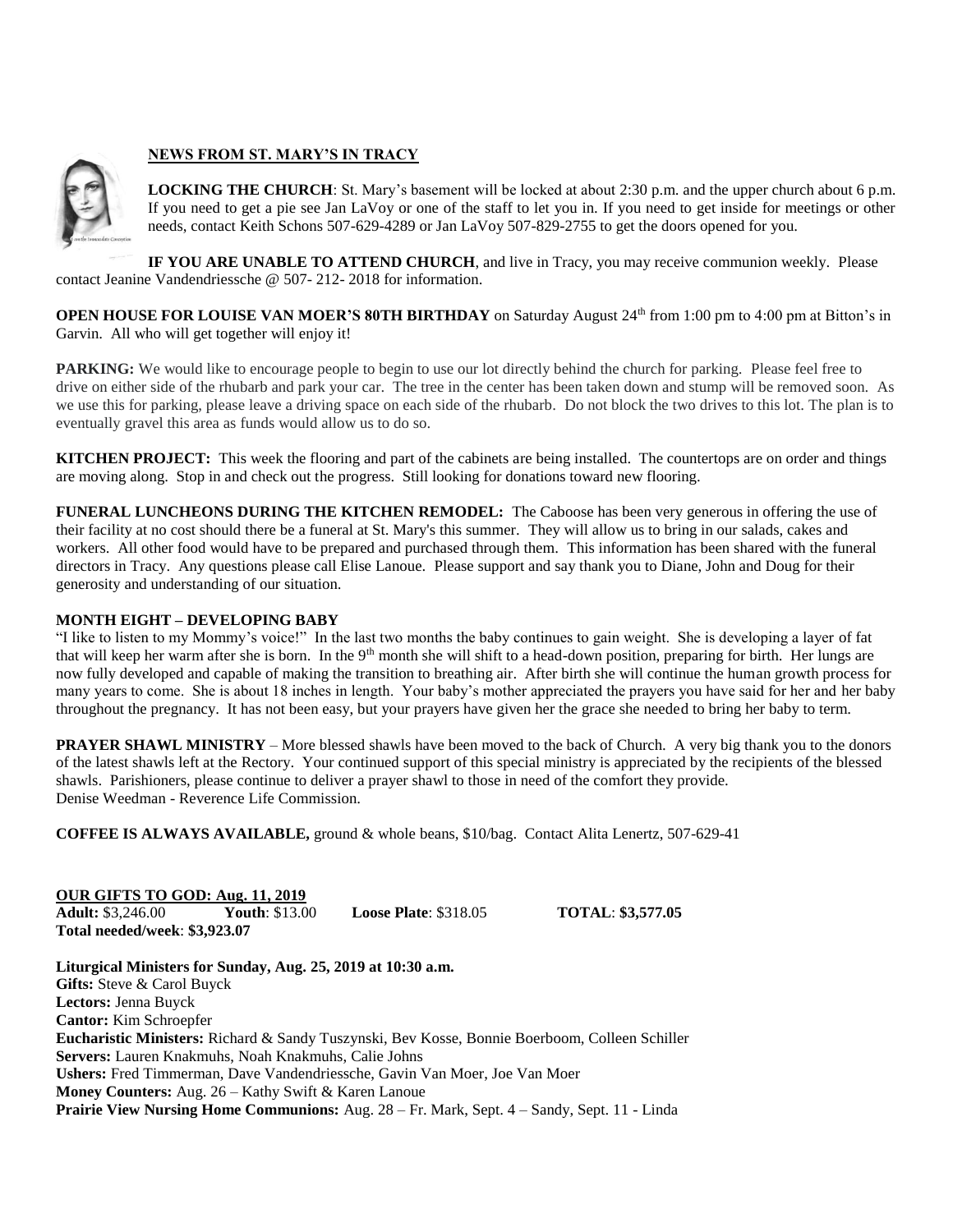

## **NEWS FROM ST. MICHAEL'S IN MILROY**

**ADORATION** is a time of silent reflection and prayer many Catholics practice regularly. It is a time to commune with God, emptying all worries and anxiety out of your heart, body, mind and soul. **Starting the middle of August St. Michael's will have a time slot open for Adoration.** Would you consider spending an hour with Jesus once a week? Please call 507-828-2171 and we can find the time that works for you. **8:00 – Noon**.

**WE WISH TO AGAIN SAY THANK YOU TO THE GEORGE LANOUE FAMILY** for the new Vestments at St. Michaels.

**ON SEPTEMBER 21ST** there will be a Benefit for Larry Karsten who is undergoing Chemo Treatments. If you can help in any way please sign-up in the back of church. Volunteers & Silent Auction Items are needed. Please consider helping in any way possible. More information will be coming out during this upcoming month.

**CHILDRENS LITURGY STARTING SUNDAY SEPT 8TH!** Char and Bev will be leading the children's liturgy once again. We are inviting the 3 to 9 year old's to join us downstairs for a faith filled kids gospel and readings. Please join us each Sunday as we learn more about Jesus.

**CONGRATULATIONS TO TANNER AND AMY MICHELSON** on the baptism of their son, Oliver Brian, who was baptized on Sunday, Aug.11<sup>th</sup>. Many blessings to Oliver and his family.

**WE WANT TO THANK ALL OF OUR ADULT AND YOUTH** helpers for Vacation Bible School. It was an amazing week.

**WE ARE IN NEED OF SOMEONE TO HELP LEAD THE ROSARY** before Mass on Sundays. We will also need of someone to fill the 8:00 AM spot for Adoration on Thursday Mornings. If you are interested, please contact the St. Michael's Office. Or, call Jean Schmidt. Thanks Rita LaVoy for your many years of service.

**WE NEED CATECHISTS!** If you are interested in sharing your faith with the youth of our parish, please prayerfully consider being a catechist. We are in need of teachers for all grade levels. Please contact Suzanne Lightfoot or Diann Timmerman if you are interested.

**Stewardship Report for Aug. 11, 2019 Adult**: \$ 1,070.00 **Student:** \$-0- **Loose Plate:** \$124.00 **TOTAL: \$1,194.00 Total needed/week: \$1,500.00**

**Liturgical Ministers for Sunday, Aug. 25, 2019 at 8:30 a.m. Gifts:** David Timmerman Family **Organist: Doris Cauwels Cantor:** Moses Dolan **Lector:** Brandon Karsten **EHMC:** Adria Alcorn, Lon Walling, Jean Walling, Becky Lanoue, Angie Orren, Ben Lightfoot **Servers:** Tanner Hauger, Dawson Jenniges, Tyson Lightfoot **Ushers:** Ken Parker, Mike Baune, Ben Lightfoot, Dick Vroman **Money Counters:** Jane Louwagie, Dean & Alice Vroman